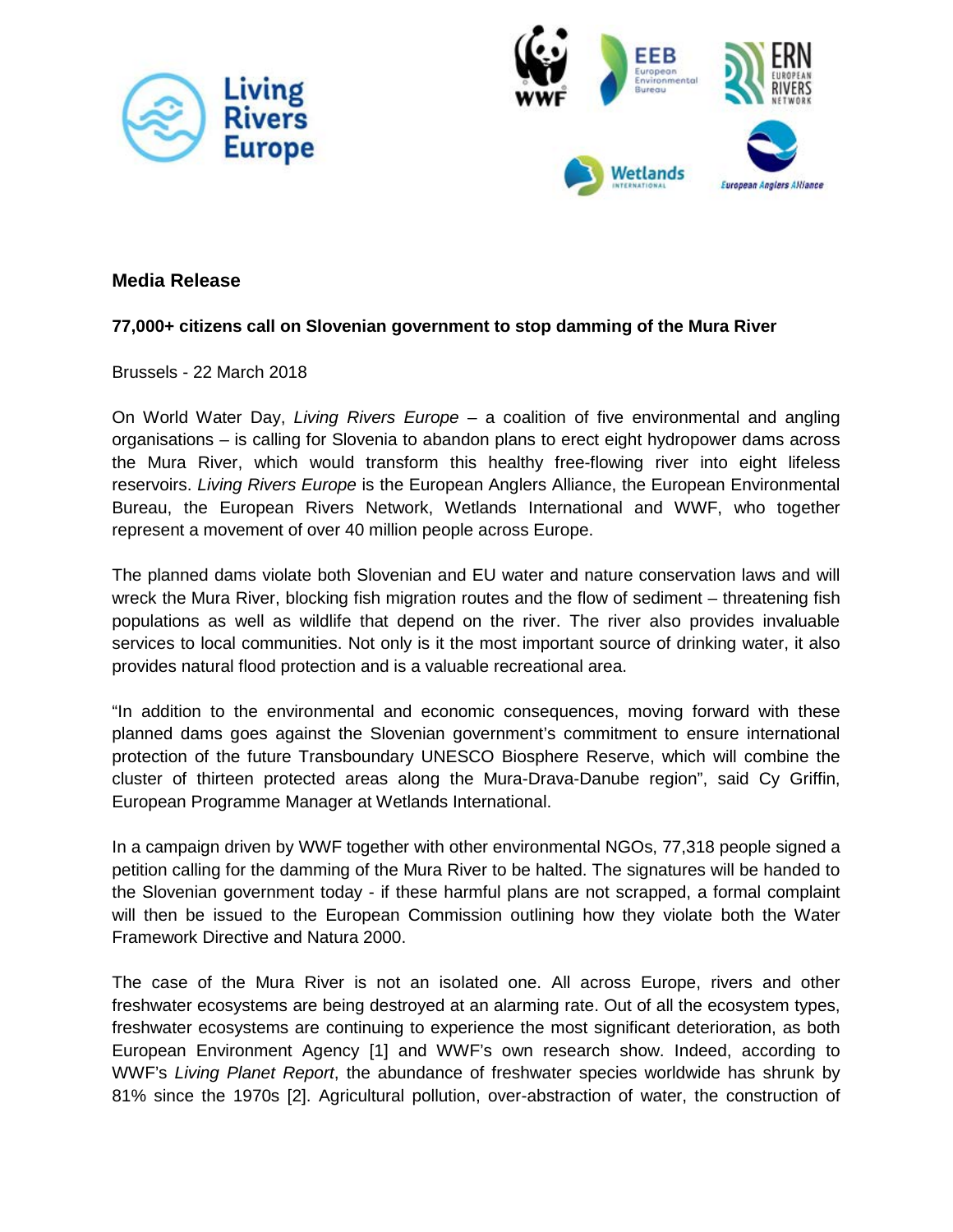



hydropower dams, flood defences and navigation all alter the natural state of rivers through physical modification, such as water pumping, channelizing, dredging, and gravel and sand extraction, with disastrous consequences for the environment.

"Our rivers are dying right under our eyes. As Living Rivers Europe, we aim to restore and protect rivers such as Mura for wildlife and for people. Unless we act now, our rivers and the crucial services they provide will continue to deteriorate", said Andreas Baumüller, Head of Natural Resources at WWF's European Policy Office, "Back in 2000, EU Member States committed to protect and restore freshwater habitats in Europe through the adoption of the EU Water Framework Directive. Slovenia needs to live up to its legal commitments and scrap these destructive dams. Other countries should also focus on reviving the ambition set out in these visionary laws rather than on trying to side-step them."

Living Rivers Europe believes that the Water Framework Directive is the only way to turn back the clock on the destruction of Europe's waters. The Directive has been in effect for 18 years now, and has resulted in some improvements in the status of the EU's water bodies. However, Member States have been reluctant to make this ambitious legislation work on the ground, bowing instead to economic pressures from industry and farmers. This resulted in the Directive's goal of achieving good status for the vast majority of Europe's waters by 2015 being missed by a long shot, with the latest data suggesting that not even half of all rivers, lakes and wetlands in Europe are currently healthy.

"The Water Framework Directive is currently undergoing its scheduled review. Some Member States may see this review period as an opportunity to weaken the Directive's high standards on freshwater protection, to the detriment of people and nature", said Mark Owen of the European Anglers Alliance, "The European Anglers Alliance, together with its partners from *Living Rivers Europe*, will be there every step of the way during this crucial review period to ensure that it is used to strengthen implementation of the Directive, rather than weaken its standards."

\_\_\_\_\_\_\_\_\_\_\_\_\_\_\_\_\_\_\_\_\_\_\_\_\_\_\_\_\_\_\_\_\_\_\_\_\_\_\_\_\_\_\_\_\_\_\_\_\_\_\_\_\_\_\_\_\_\_\_\_\_\_\_\_\_\_\_\_\_\_\_\_\_

### **Notes to the editors:**

[1] *The State of Nature in the EU*, European Commission, 2015 [2] *Living Planet Report*, WWF, 2016

- **> [Link to WWF's campaign to save the Mura River](https://www.worldwildlife.org/stories/dams-planned-along-the-mura-river-would-devastate-the-amazon-of-europe)**
- **[>](http://d2ouvy59p0dg6k.cloudfront.net/downloads/lre_vision_statement_final_1.pdf) [Link to Living Rivers Europe's position paper](http://d2ouvy59p0dg6k.cloudfront.net/downloads/lre_vision_statement_final_1.pdf)**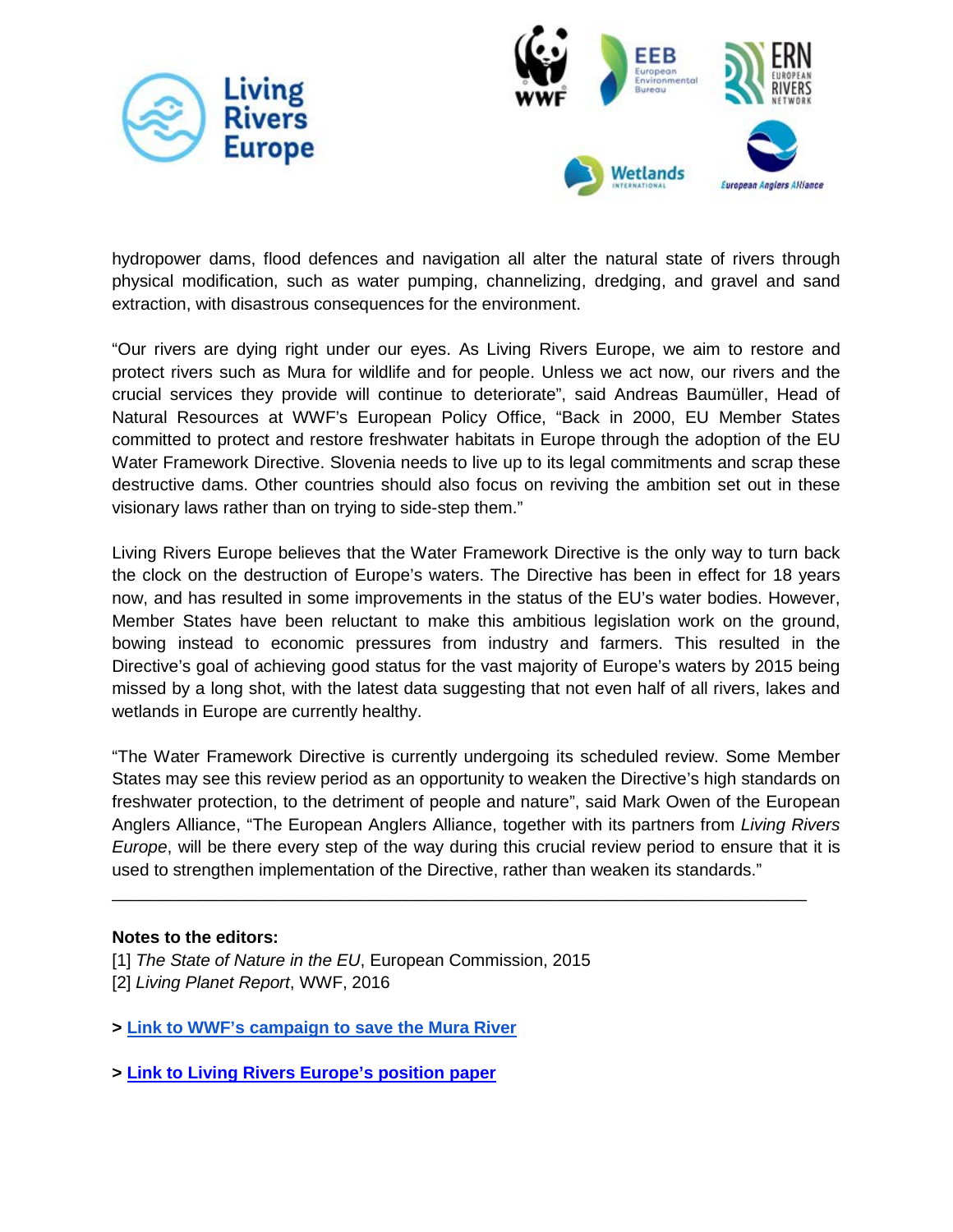



### **> About freshwater ecosystems in Europe and the Water Framework Directive**

- Healthy freshwater ecosystems are crucial for people, nature and economies: not only do they supply and purify our water; they also help us adapt to and mitigate the impacts of climate change by storing carbon and ensuring better flood control. The majority of economic sectors and industries, including food production, are also reliant on freshwater ecosystems and many people's livelihoods depend on freshwater fish populations;
- Living Rivers Europe considers the Water Framework Directive to be one of the EU's most progressive pieces of environmental legislation. It requires the protection, enhancement and restoration of our rivers, wetlands, lakes and coastal waters, but Member States are currently failing make it work on the ground;
- Under the Water Framework Directive, EU governments have committed to ensure no deterioration and achieve good status for the vast majority of all water bodies by 2015, and at the very latest by 2027;
- Where implemented, the Water Framework Directive has proved to be effective in achieving its goals of good water status and non-deterioration, successfully balancing environmental, social and economic requirements.
- The economic potential of full implementation of the Directive is significant: if Europe had met its 2015 deadline, the expected total yearly benefits could have reached €20 billion per year on average.<sup>[1](#page-2-0)</sup>

# **> Living Rivers Europe's key asks:**

- 1. Improved implementation and enforcement of the Water Framework Directive, including:
- More ambitious River Basin Management Plans (RBMPs);
- Ensuring that all exemptions from the Water Framework Directive's objectives are applied restrictively and in exceptional cases only in order to uphold the purpose and effect of the Directive;
- Increased use of nature-based solutions for tackling the impacts of floods and drought;
- Ensuring that payment for water is based on fair pricing and that those who pollute it also have to pay;

<span id="page-2-0"></span> $1$  Mattheiß V., De Paoli G. and Strosser P. (ACTeon) (2012) Comparative study of pressures and measures in the major river basin plans in the EU, Task 4 b: Costs & Benefits of WFD implementation (EU project), p. 35, 46.  $\overline{a}$